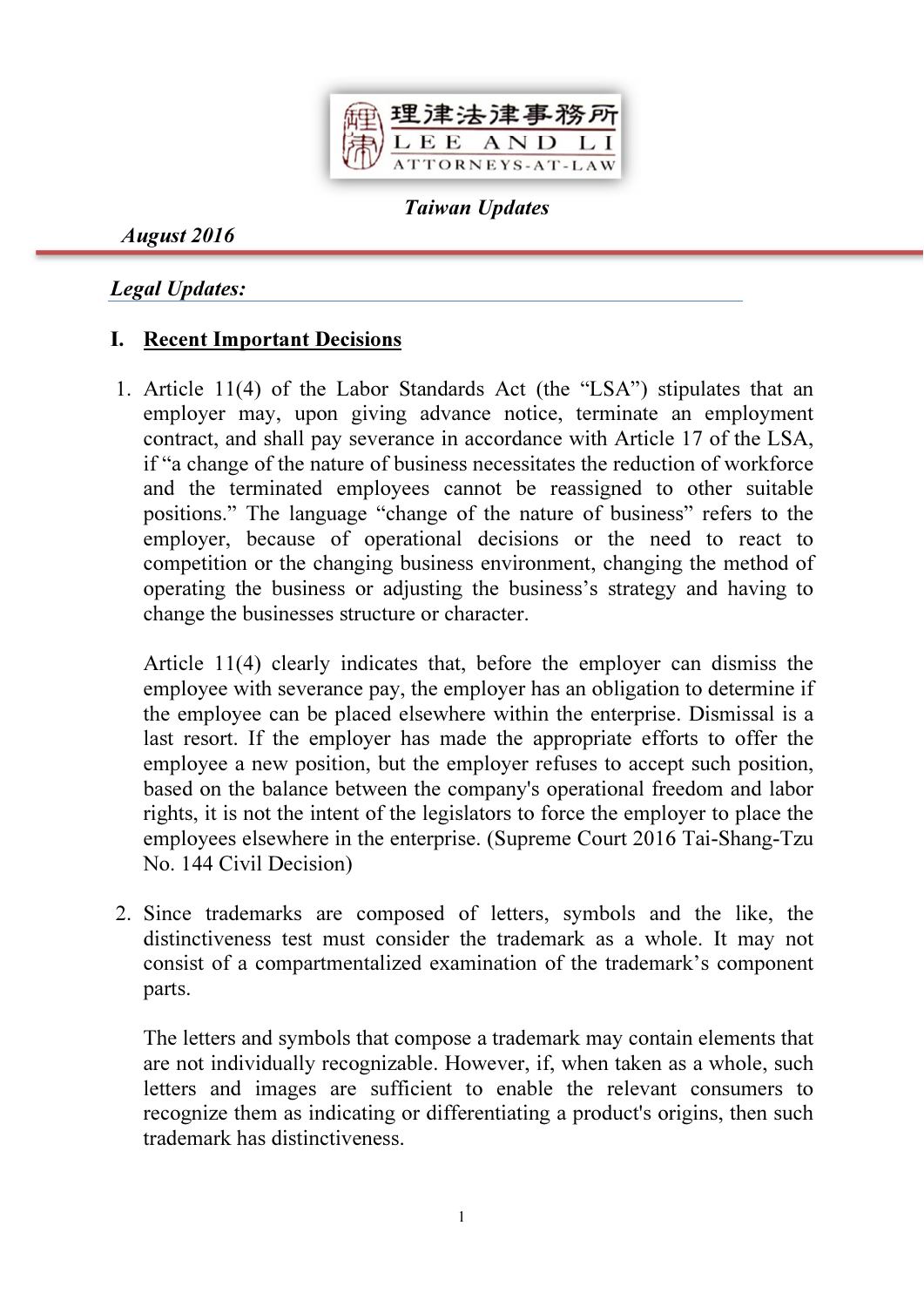Thus, when deciding whether there is a likelihood of confusion between two different trademarks, and the strengths and weaknesses of such marks, one must first separately analyze each trademark as a whole, and then compare the respective strengths and weaknesses of the two marks in terms of distinctiveness. There is no need to separately conduct a compartmentalized analysis of whether the component parts of a trademark have distinctiveness (Supreme Administrative Court 2016 Pan-Tzu No. 231 Decision).

### II. Tax Law

On July 12, 2016, Taiwan's legislature adopted amendments to the antiavoidance provisions of the Income Tax Act. In the future, foreign controlled companies based in low tax jurisdictions ("Controlled Foreign Companies" or "CFCs") and companies that have their place of actual management ("Place of Effective Management" or "PEM") in Taiwan shall be subject to a profit-seeking enterprise income tax on its surplus ("Business Income Tax"). The effective date of these new anti-avoidance provisions has yet to be announced.

In order to prevent CFCs from shielding retained earnings from taxation, tax evasion and tax deferral, paragraph I of Article 43-3 of the Income Tax Act has been amended. If the profit-seeking enterprise and its related personnel directly or indirectly hold shares or capital in related companies located in low tax jurisdictions or countries outside Taiwan and if such shares/capital amount to 50% or more of the related company or if they have a significant influence (i.e., are CFC), in addition to complying with this article, the profitseeking enterprise must recognize as taxable income such related companies' yearly surplus profits, as well as its shares and capital ratio, and must include it in its annual income.

In accordance with Paragraph II of Article 43-3 of the Income Tax Ac, low tax countries and jurisdictions are those that impose a profit-seeking enterprise income tax (or a substantially similar tax) rate of less than 70% of Taiwan's 17% rate (11.9%) or which only tax income that is generated in such low tax countries and jurisdictions.

The amended paragraph I of Article 43-4 stipulates that companies established according to foreign law but whose PEM is established within Taiwan shall be considered to be profit-seeking enterprises whose head office is within Taiwan for the purposes of the Income Tax Act and other relevant regulations. As such, the applicable Taiwan taxes will be levied on such companies' income. Paragraph III of the same article provides that a company's PEM is considered to be located in Taiwan if it meets the following conditions: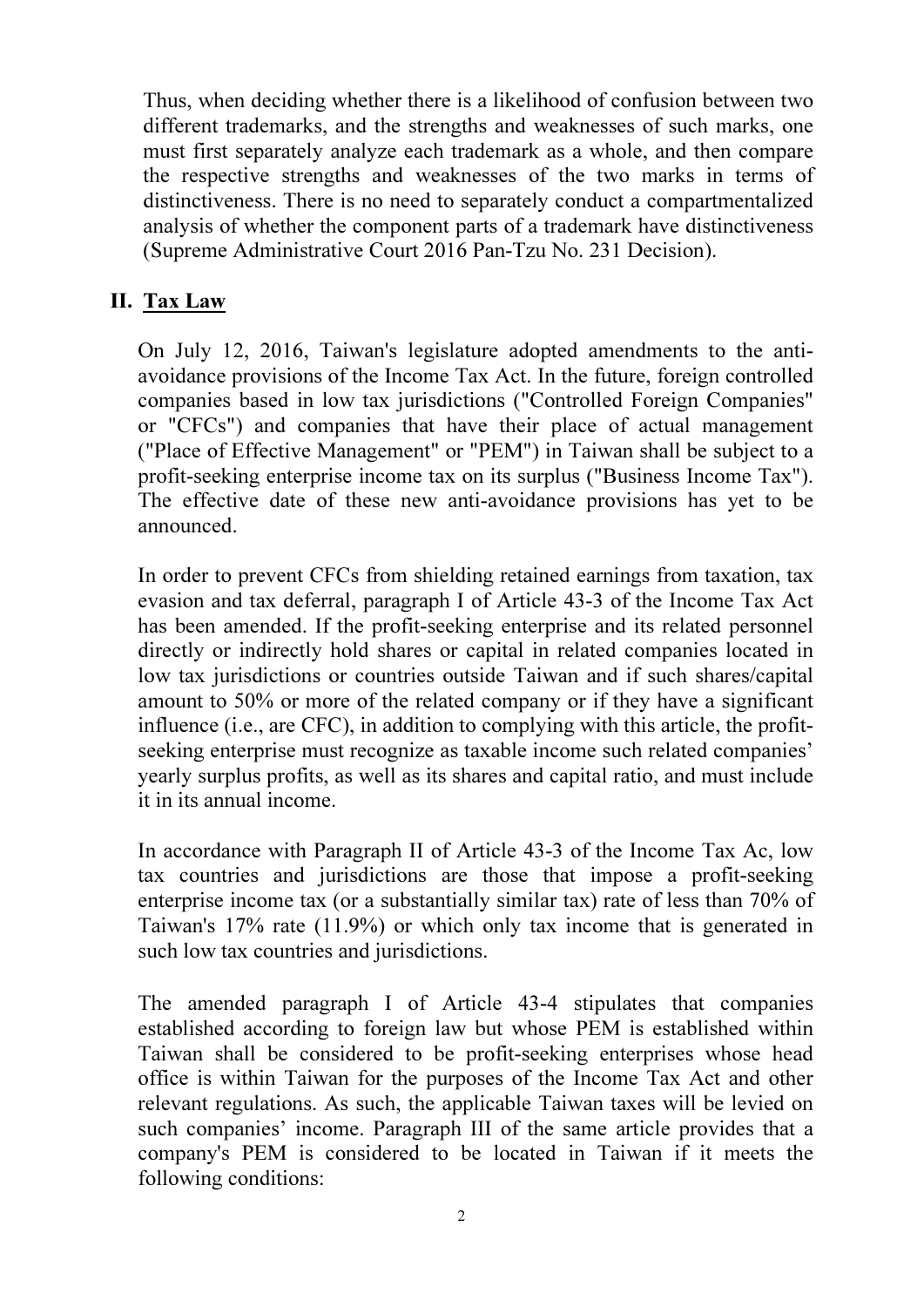- 1. Significant management, financial, human resources decision makers are residents of Taiwan or the mechanism for such decision making is within a profit seeking Taiwan enterprise, or such decisions are made within the territory of Taiwan.
- 2. Financial statements, accounting record books, board of directors meeting minutes and shareholders meeting minutes are made or stored within the territory of Taiwan; and
- 3. Actual business activities are carried out within the territory of Taiwan.

In order to ensure that the implementation of the anti-avoidance measures does not adversely impact the national business environment, the Ministry of Finance of Taiwan's Executive Yuan has indicated that the implementation will depend on the execution of the Taiwan-China Cross Strait Tax Agreement and international (including Hong Kong and Singapore) acceptance of the Common Reporting and Due Diligence Standard ("CRS") and the automatic exchange of financial account information for tax purposes and finalization of a practical plan to implement the laws related thereto.

### III.Labor Law

According to Paragraph I of Article 30 of the Labor Standards Act ("LSA"), "the regular working time of employees may not exceed eight hours a day or 40 hours a week." This article has been in effect since January 1, 2016. Paragraphs II and III of Articles 30, and Item 1 of Paragraph I of Article 30- 1 of the LSA together stipulate that the employer, after obtaining consent from the labor union or labor-management conference may adjust the work hours.

On June 21, 2016, the Ministry of Labor of Taiwan's Executive Yuan promulgated Labor Tiao-3-Tzu Interpretative Circular No. 1050131243, which states that the employer's extension of work hours under the LSA refers to the employee's work exceeding 8 hours per day or 40 hours per week. However, if the employee's work hours have been adjusted, the employer's extension of work hours under the LSA refers to the hours exceeding the adjusted work hours.

#### Economic Updates:

#### The Taiwan-Japan Tax Agreement Comes into Effect in June, to Apply to as of 2017, Expected to Boost Bilateral Investment

The Ministry of Finance of Taiwan's Executive Yuan has stated that the Taiwan-Japan Tax Agreement came into force in June of this year. Due to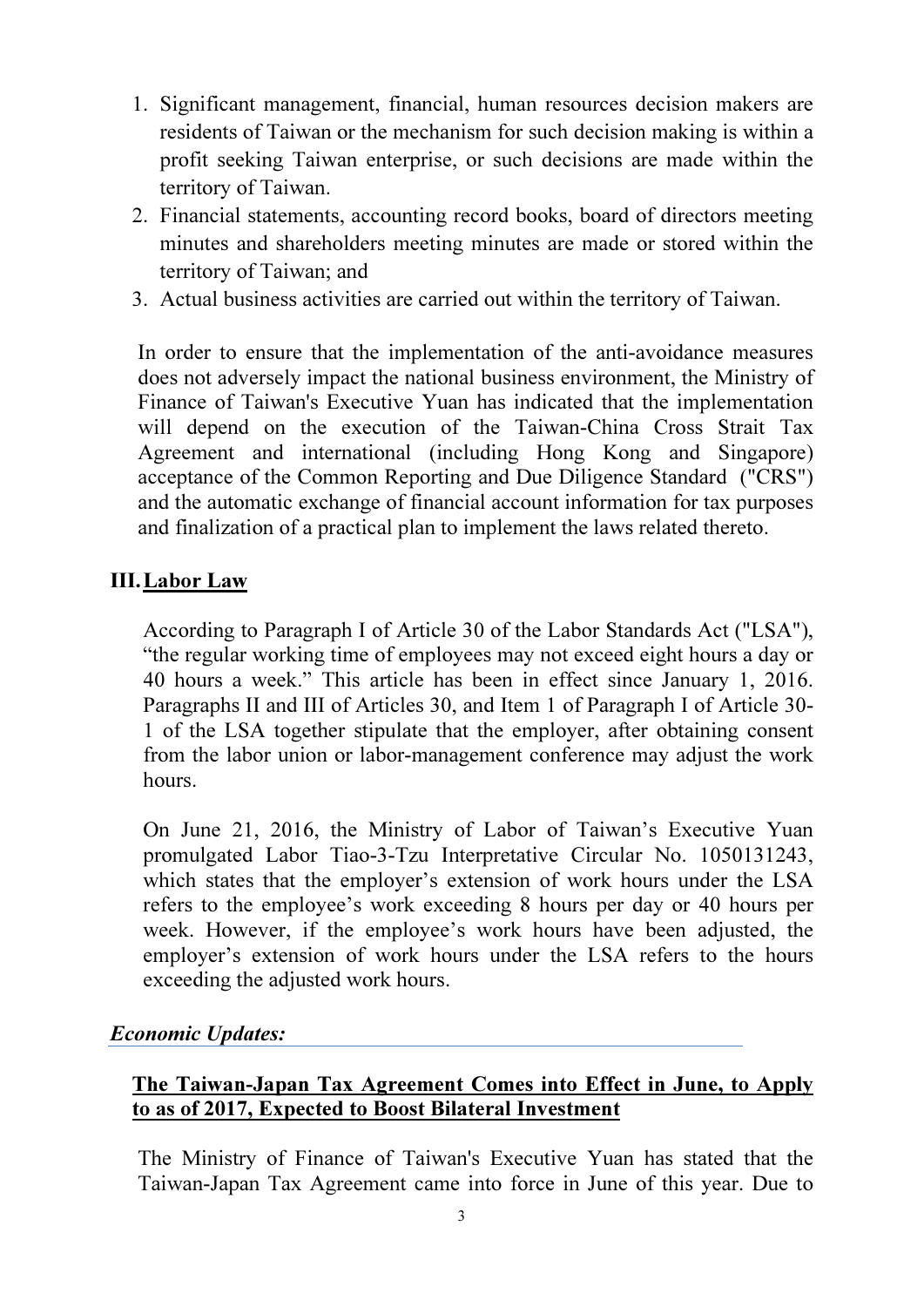the different fiscal years of the two countries, the tax incentives provided for therein will begin to become available in January 1, 2017 in Taiwan and April 1, 2017 in Japan.

The Taiwan-Japan Tax Agreement is Taiwan's 30th such agreement and is the first such treaty signed with a Northeast Asian Country. The International Financial Secretary of the Taiwan Ministry of Finance indicated that Japan is Taiwan's third largest trading partner and source of investment. The agreement will offer assistance to Taiwanese companies operating in Japan and will also encourage Japanese companies to invest in Taiwan. Further, the tax relief to be provided by the Taiwan-China Cross Straits Tax Agreement, which is already signed but not currently effective, is the most favorable among the 103 international tax treaties concluded by China. If used in conjunction with the Taiwan-Japan Tax Agreement, Japanese enterprises may establish regional headquarters in Taiwan as a means of obtaining benefits of the Cross Straits Agreement.

## The 13th Joint Meeting between CIECA & SBF Took Place in Taiwan in June

The 13th Joint Meeting between the Chinese (Taiwan) International Economic Cooperation Association ("CIECA") and the Singapore Business Federation ("SBF") was held in June.

Singapore was represented by the Chairman of the SBF, Teo Siong Seng, while Taiwan was represented by the Vice-Minister of Ministry of Economic Affairs, Yang Wei Fu, and the Chairman of Far Eastern Group, Douglas Hsu. Financial services, e-commerce, infrastructure and logistics, branch plant development opportunities and other issues were discussed. Both sides hoped to strengthen cooperation between Taiwan and Singapore. In 2013, Singapore and Taiwan signed the Economic Partnership Agreement (ASTEP). By 2015, Singapore had become Taiwan's fifth largest trading partner, with Taiwan exporting more than US\$ 20.5 billion to Singapore that year.

Teo Siong Seng stated that Taiwan and Singapore both occupy an important strategic geographic location, that Singapore is an important point of entry to the Association of Southeast Asian Nations ("ASEAN"), while Taiwan is a portal to China to access Japan, Korea, and other countries. He further stated that there is great potential for cooperation in shipping, infrastructure, and logistics and that Taiwan, through its strengths in manufacturing, science and technology and the efforts of its new government to strengthen ASEAN cooperation and investment, can cooperate with Singapore. The two sides can work together for developments in ASEAN, India, and other markets. Singapore is an ASEAN member and one of the 12 signatories of the Trans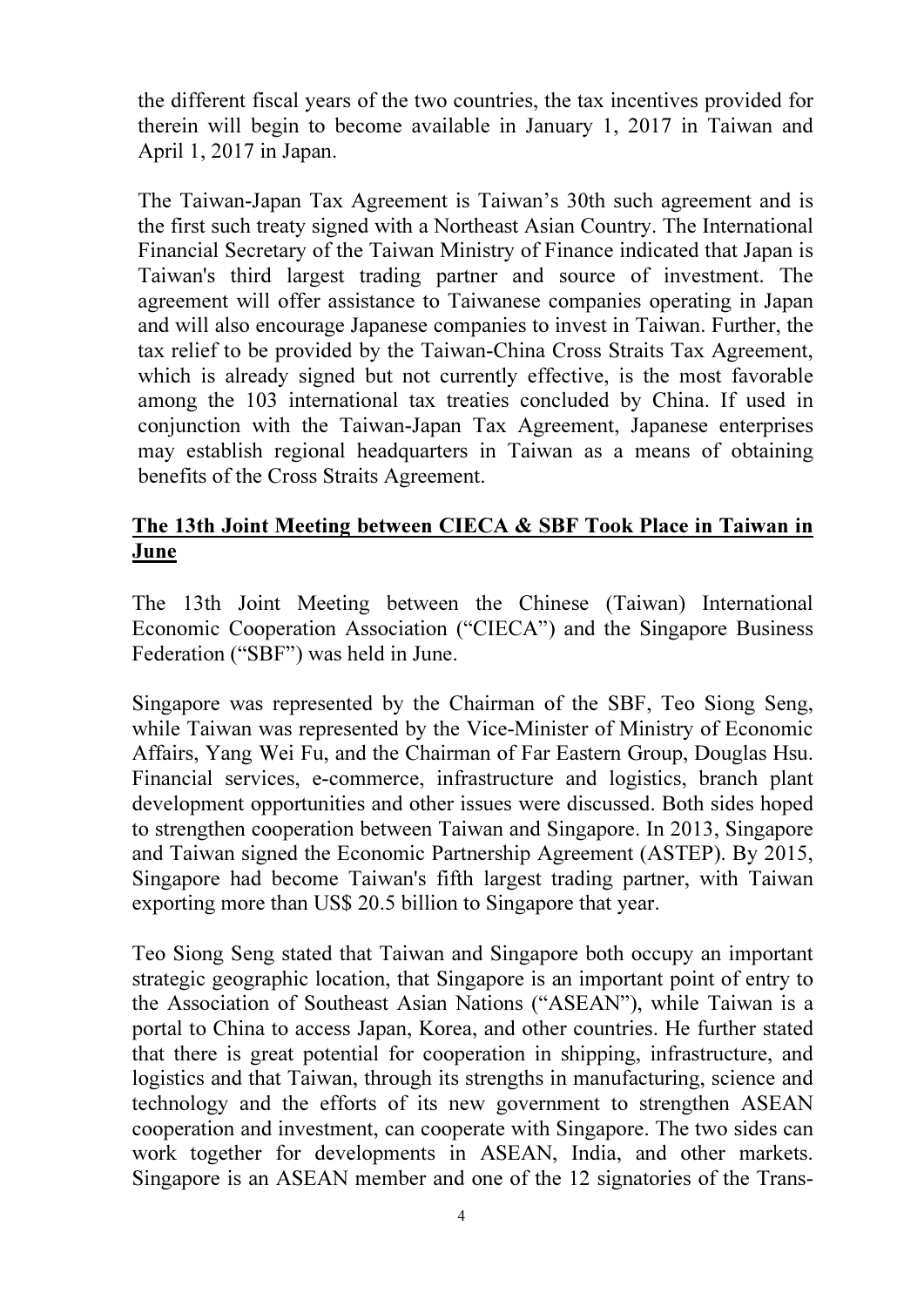Pacific Strategic Economic Partnership ("TPP"). Taiwanese investment in Singapore can thus take advantage of opportunities to sell products in the TPP and ASEAN markets.

#### Government Updates:

### South China Sea Arbitration rules that Taiping Island is a Rock, the Different Sides React

On July 12, the Hague Permanent Court of Arbitration decided the South China Sea case. On July 13, Taiwan's president issued a statement saying this decision, especially the identification of Taiping Island as a rock, has seriously harmed Taiwan's rights in the South China Sea islands and related territories.

The Taiwan Ministry of Foreign Affairs and the Ministry of the Interior issued statements indicating that the Taiping Island was originally not part of the Philippines statement of claim for this case. The arbitrators, however, took the initiative to enlarge the case and proclaim that Taiping Island was a rock, without ever formally inviting Taiwan to participate in the proceedings nor otherwise seeking its views. As such, this decision is not binding on Taiwan, and Taiwan does not accept it as a solution to the South China Sea issue.

It is the Taiwan government's position that the resolution of the South China Sea dispute should be achieved peacefully, through multilateral negotiations, based on equal consultation, with all countries involved acting together to promote peace and stability in the region. The Council of Agriculture of Taiwan's Executive Yuan also stated that the Ministry of Foreign Affairs and the Ministry of Defense will cooperate to implement fisheries management in the area and will not allow other countries to harm Taiwan's fishing or other economic interests in the area.

## Cultural Updates:

## Taiwan Culinary Exhibition

Under the auspices of the Ministry of Transportation and Communications of Taiwan's Executive Yuan, with the assistance of the Tourism Bureau, the Taiwan Visitors Association is organizing the 2016 Taiwan Culinary Exhibition. Established in 1989, the event is now in its 25th year. It is set to run from August 5 to 8 at the Taipei World Trade Center. This year's exhibition will be even bigger than the last, with an additional 200 exhibits